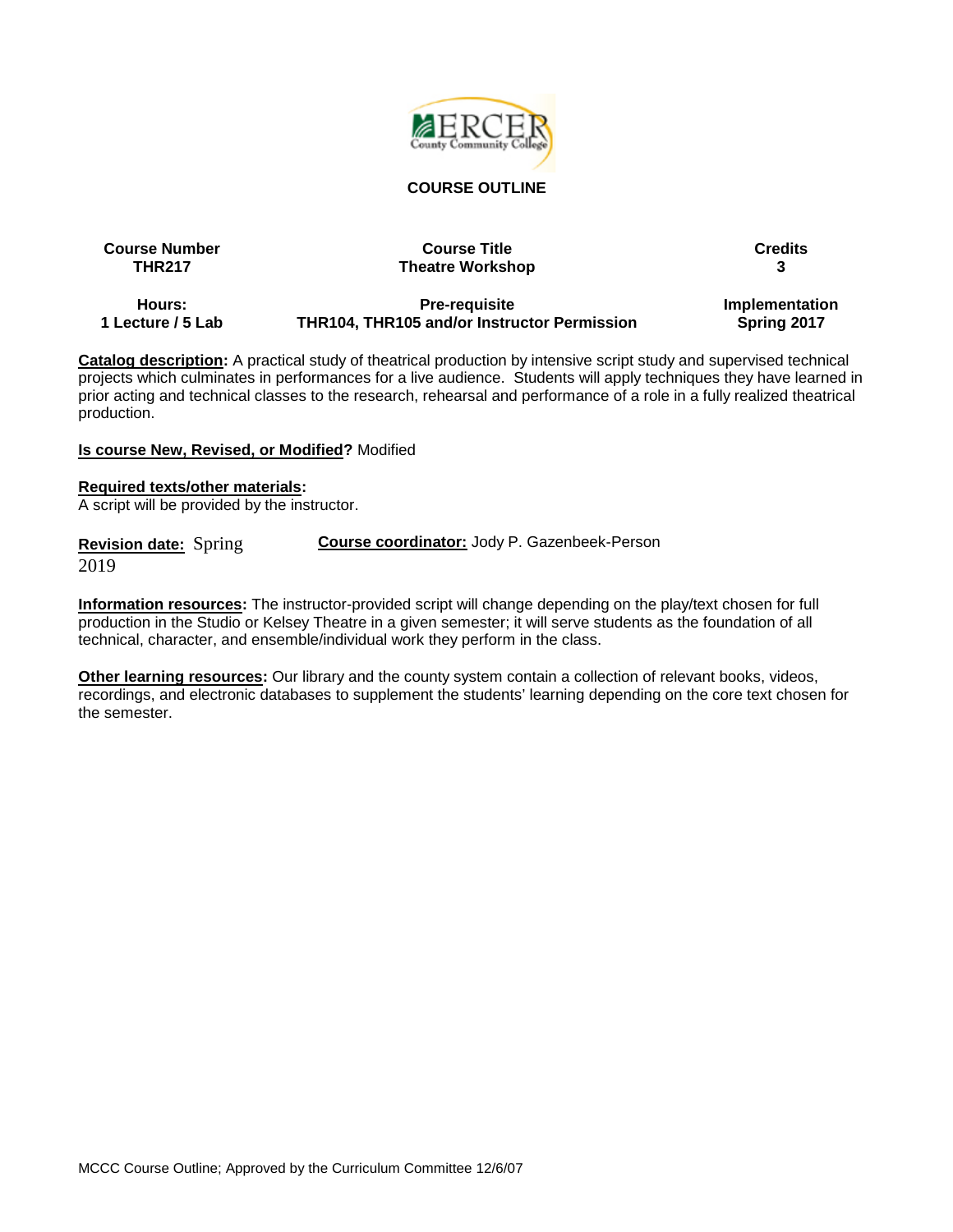# **Student Learning Outcomes/Course Goals:**

### *The student will be able to:*

- 1. Demonstrate heightened physical and vocal abilities for the stage.
- 2. Demonstrate a technical approach to the acting process for the stage.
- 3. Identify the elements of a theatrical production.
- 4. Demonstrate a greater sense of self reliance and confidence.
- 5. Demonstrate and continue to develop the skills they have acquired from previous acting classes.
- 6. Demonstrate their understanding of acting theory and be better prepared to move forward in their studies at a four year institution.

### **Course-specific General Education Knowledge Goals and Core Skills.**

### **General Education Knowledge Goals**

**Goal 1. Communication.** Students will communicate effectively in both speech and writing. **Goal 6. Humanities.** Students will analyze works in the fields of art, music, or theater; literature; philosophy and/or religious studies; and/or will gain competence in the use of a foreign language. **Goal 7. History.** Students will understand historical events and movements in World, Western, non-Western or American societies and assess their subsequent significance.

# **MCCC Core Skills**

**Goal A. Written and Oral Communication in English.** Students will communicate effectively in speech and writing, and demonstrate proficiency in reading.

**Goal B. Critical Thinking and Problem-solving.** Students will use critical thinking and problem solving skills in analyzing information.

**Goal D. Information Literacy.** Students will recognize when information is needed and have the knowledge and skills to locate, evaluate, and effectively use information for college level work.

**Goal E. Computer Literacy.** Students will use computers to access, analyze or present information, solve problems, and communicate with others.

**Goal F. Collaboration and Cooperation.** Students will develop the interpersonal skills required for effective performance in group situations.

# **Units of study in detail.**

#### **Unit I: The Actor in Rehearsal**

*The student will be able to*

- Demonstrate heightened physical and vocal abilities for the stage. **(Course Competency 1; Core Skill A)**
- Demonstrate teamwork and interaction through rehearsals. **(Course Competency 5; Core Skill F)**
- Demonstrate a technical approach to the acting process for the stage. **(Course Competency 2; Core Skill B)**
- Identify the elements of a theatrical production. **(Course Competency 3; Gen Ed Goal 1 & 6; Core Skill A)**

# **Unit II: The Actor's Research and Preparation of a Role**

*The student will be able to*

- Identify elements of dramatic structure. **(Course Competency 5; Gen Ed Goal 1 & 6; Core Skill A)**
- Analyze dramatic literature by applying criteria for text analysis. **(Course Competencies 5 & 6; Gen Ed Goal 1 & 6; Core Skills A & B)**
- Demonstrate an understanding of contemporary acting technique. **(Course Competencies 5 & 6; Gen Ed Goal 6)**
- Demonstrate the level and depth of their understanding as they put into writing what they will apply to their performance. **(Course Competency 5; Gen Ed Goal 1 & 6; Core Skill A)**
- Describe, discuss, and conduct research about the historical implications of a dramatic text. **(Course Competencies 2 & 4; Gen Ed Goal 1, 6 & 7; Core Skills A, B, D & E)**

# **Unit III: The Actor in Performance**

*The student will be able to*

• Demonstrate the physical and vocal abilities necessary to complete the acting process for performance. **(Course Competencies 1 & 5)**